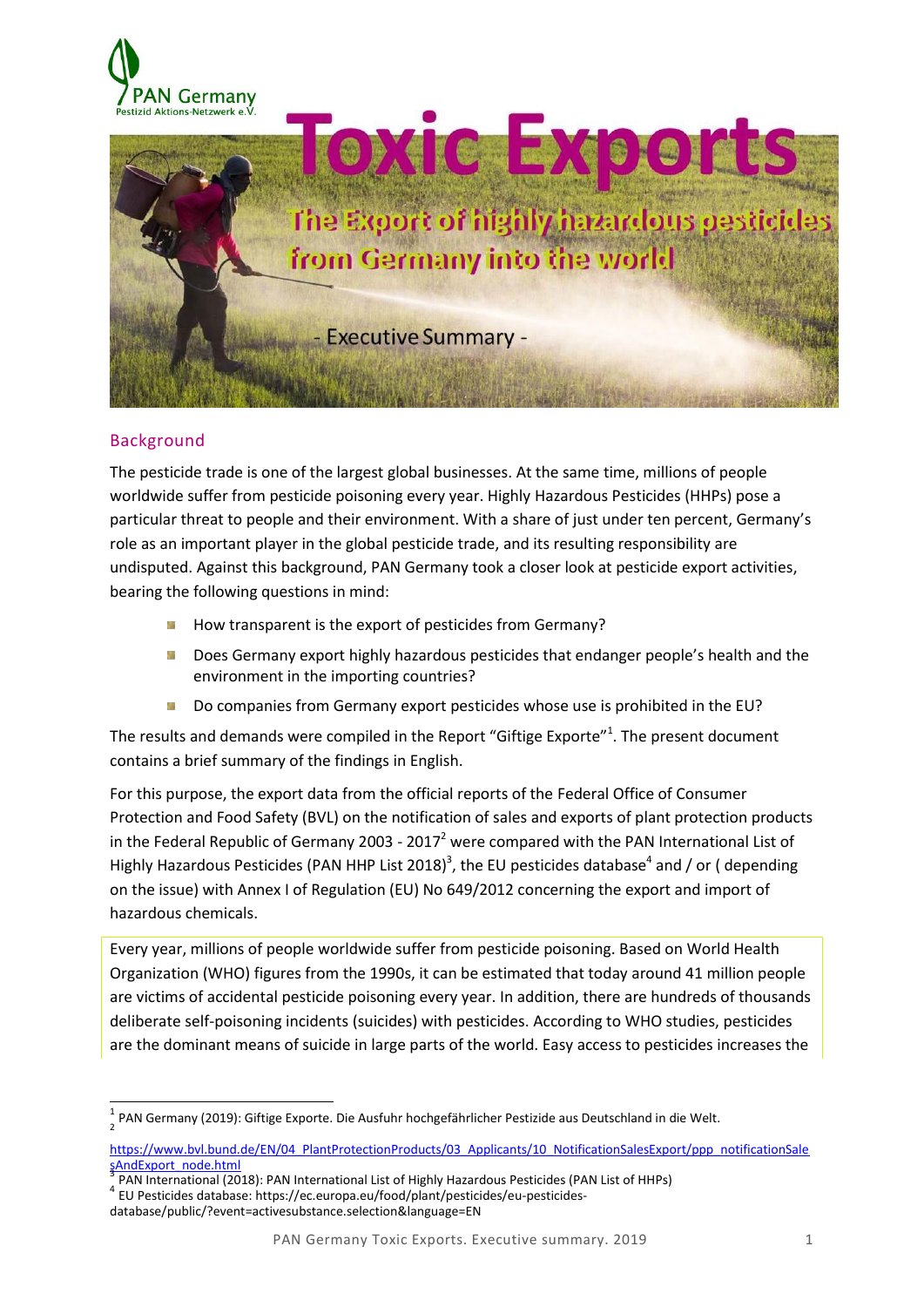suicide rate in the population. Experience from many countries around the world has shown: Limiting access to pesticides is an effective way to prevent pesticide poisoning.<sup>5</sup>.

Recent research in seven Asian countries shows that 70% of pesticide users in rural areas are affected by pesticide poisoning<sup>6</sup>. The documented poisonings were caused by highly hazardous pesticides such as paraquat, lambda-cyhalothrin and chlorpyrifos.<sup>7</sup>. Similarly high levels of poisoning are reported from Latin America<sup>8</sup>

Acute pesticide poisoning and chronic diseases caused by pesticides are also widely prevalent in countries of the Global North. In addition, environmentally hazardous pesticides pollute waters and soils and contribute to the loss of biodiversity in these countries. An example of this is the USA, where agricultural workers have the highest rates of toxic chemical injuries and skin disorders of any working group in the  $US^9$ 

## Identification of highly hazardous pesticides HHPs

The Food and Agriculture Organization (FAO) / World Health Organization (WHO) have established eight criteria for the identification of highly hazardous pesticides, of which at least one must be met in order to identify a pesticide as "highly hazardous". These include criteria for long term toxic effects like cancer, acute toxicity, hazards to the environment and pesticides known to cause severe or irreversible harm to health or the environment under normal conditions of use. The PAN International List of Highly Hazardous Pesticides (HHPs) is based on these criteria and expands and specifies them. Currently, more than 310 pesticide active ingredients are listed as highly hazardous in the PAN HHPs list.<sup>10</sup>

# Facts and Figures

 $\overline{\phantom{a}}$ 

In 2017, Germany exported 59,616 tonnes of pesticide ingredients (excluding inert gases), which is 1.7 times the domestic sale. A total of 233 different pesticide active substances were exported, of which 62--more than a quarter of all exported active pesticide ingredients--are highly hazardous. Nine of these pesticides had no EU approval, including the herbicides cyanamide, acetochlor and tepraloxydim, which were





classified by the EU as carcinogenic (category 2) and toxic to reproduction (category 2); the

PAN International (2010): Communities in Peril: Global report on health impacts of pesticide use in agriculture. http://www.panna.org/sites/default/files/PAN-Global- Report\_0.pdf

<sup>10</sup> PAN International (2018): PAN List of HHPs. http://pan-international.org/wp-content/ uploads/PAN\_HHP\_List.pdf

<sup>5</sup> WHO (2017): World health statistics 2017: monitoring health for the SDGs, Sustainable Development Goals. Geneva

<sup>6</sup> PAN Asia and Pacific (2018): Rights and Poisons is available at: https://panap.net/2018/10/of-rights-and-poisons-accountability-of-theagrochemical-industry/

GlyphosatPAN Asia and Pacific (2018): Rights and Poisons is available at: https://panap. net/2018/10/of-rights-and-poisonsaccountability-of-the-agrochemical-industry/<br><sup>8</sup> Bambardi, LM (2017): Geografia de Use de

Bombardi, L M (2017): Geografia do Uso de Agrotóxicos no Brasile Conexões com a União Europeia. São Paulo: FFLCH - USP,2017. http://conexaoagua.mpf.mp.br/arquivos/agrotoxicos/05-larissa-bombardi-atlas-agrotoxico-2017.pdf 9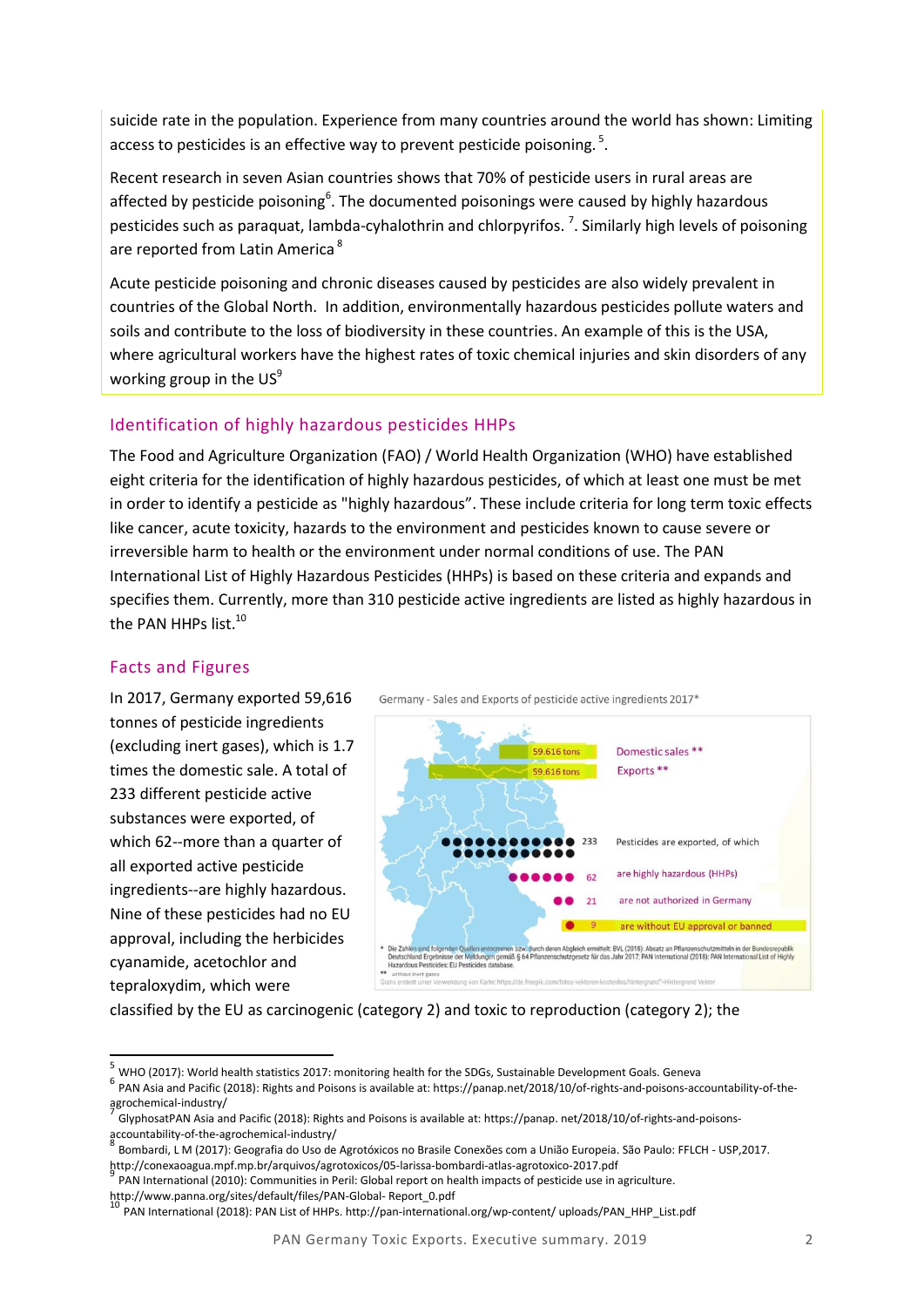insecticide cyfluthrin which meets the second highest risk class for acute toxicity by WHO (WHO Ib); and the growth regulator cyanamide, which is still exported in high quantities, although its use has proven to harm farmers and therefor lost its approval in the EU in 2008, following repeated cases of poisoning in Italy. There is no law that prohibits the export of HHPs from EU Member States, even if these are pesticides whose use in the EU is banned for health and environmental reasons. These double standards are highly problematic for reasons of health and environmental protection and they violate human rights.

## Large quantities, lack of transparency

The evaluation of the available data proves that companies based in Germany export considerable quantities of highly hazardous pesticides, including pesticides that have long lost their approval in the EU. The published data on export quantities is not completely accurate, as the export volume for each active substance is only indicated in quantity classes instead of exact figures in kilograms. Only for selected HHPs information on importing countries is unrestrictedly accessible to the public. As a result, there is still a lack of transparency with regard to the exact export quantities and the recipient countries. However, transparency is necessary in order to monitor and evaluate export activities and to identify problematic double standards. The enforcement of regional and global regulations against double standards in pesticide trade is necessary to protect people in low- and middle-income



countries from exports of highly hazardous pesticides which are already banned in the exporting country due to health, environmental or quality reasons. We also need binding international regulations for the phase-out of highly hazardous pesticides and their replacement with nonchemical measures and agroecology. **To date, only 3.3 percent of all pesticides in use worldwide are regulated strictly e.g. globally restricted in trade or banned worldwide by binding international** 

**conventions** such as the Stockholm Convention (POP Convention), the Rotterdam Convention (PIC Convention) or the Montreal Protocol.

## Banned pesticides - from Germany to the world

Though the growth regulator cyanamide lost is approval in the EU in 2008 due to its harmful health effects, which led to considerable occupational poisoning of farmers in Italy in the early 2000s, the pesticide leads the export list with 2,500 - 10,000 tons in 2017. Cyanamide is toxic if swallowed, it causes severe eye damage and can cause skin irritation and allergic skin reactions. Cyanamide can cause vomiting, shortness of breath, drop in blood pressure and tachycardia. The EU and the US

#### Pesticides that have been exported without EU approval from Germany

|                   | Exported         | No EU approval   |
|-------------------|------------------|------------------|
|                   | volume in        | for agricultural |
| pesticide         | tonnes.          | use since        |
| Cyanamid          | $2.500 - 10.000$ | 2008             |
| Acetochlor        | $25 - 100$       | 2011             |
| Iprodione         | $25 - 100$       | 2017             |
| Tepraloxydim      | $10 - 25$        | 2015             |
| Cyfl uthrin       | $1,0 - 2,5$      | 2016             |
| <b>Bendiocarb</b> | ${}_{< 1.0}$     | 2002             |
| Chlorfenapyr      | ${}_{< 1.0}$     | 2002             |
| Flocoumafen       | ${}_{< 1.0}$     | 2004             |
| Linuron           | ${}_{< 1.0}$     | 2017             |